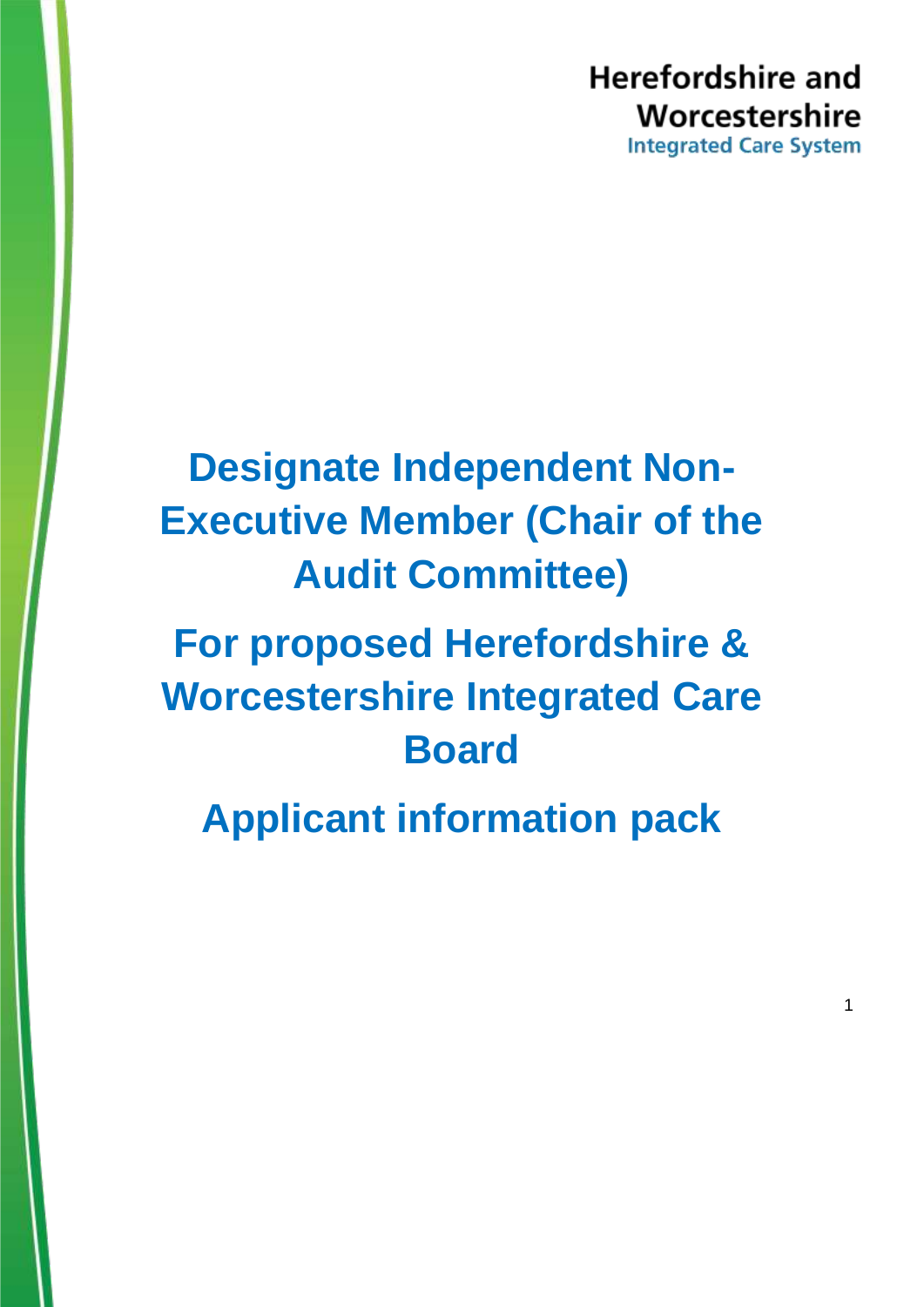## **Contents**

| Chair of the Audit Committee – model role description     | 10 |
|-----------------------------------------------------------|----|
| <b>Annex 1</b>                                            | 10 |
| 9. Making an application                                  | 9  |
| 8. More information                                       | 8  |
| 7. Terms of appointment                                   | 8  |
| 6. Eligibility                                            | 7  |
| 5. Designate ICB independent member: person specification | 6  |
| 4. Role responsibilities and competencies                 | 4  |
| 3. Role priorities and accountabilities                   | 3  |
| 2. About us                                               | 3  |
| 1. The opportunity                                        | 3  |

**We value and promote diversity and are committed to equality of opportunity for all. We believe that the best boards are those that reflect the communities they serve.**

**We prioritise Equality, Diversity and Inclusion, team health and wellbeing and the principles of kind leadership in our 'ways of working'. All postholders will have a key role in nurturing this culture.**

**Appointment will be made on merit after a fair and open process so that the best people, from the widest possible pool of applicants, are appointed.**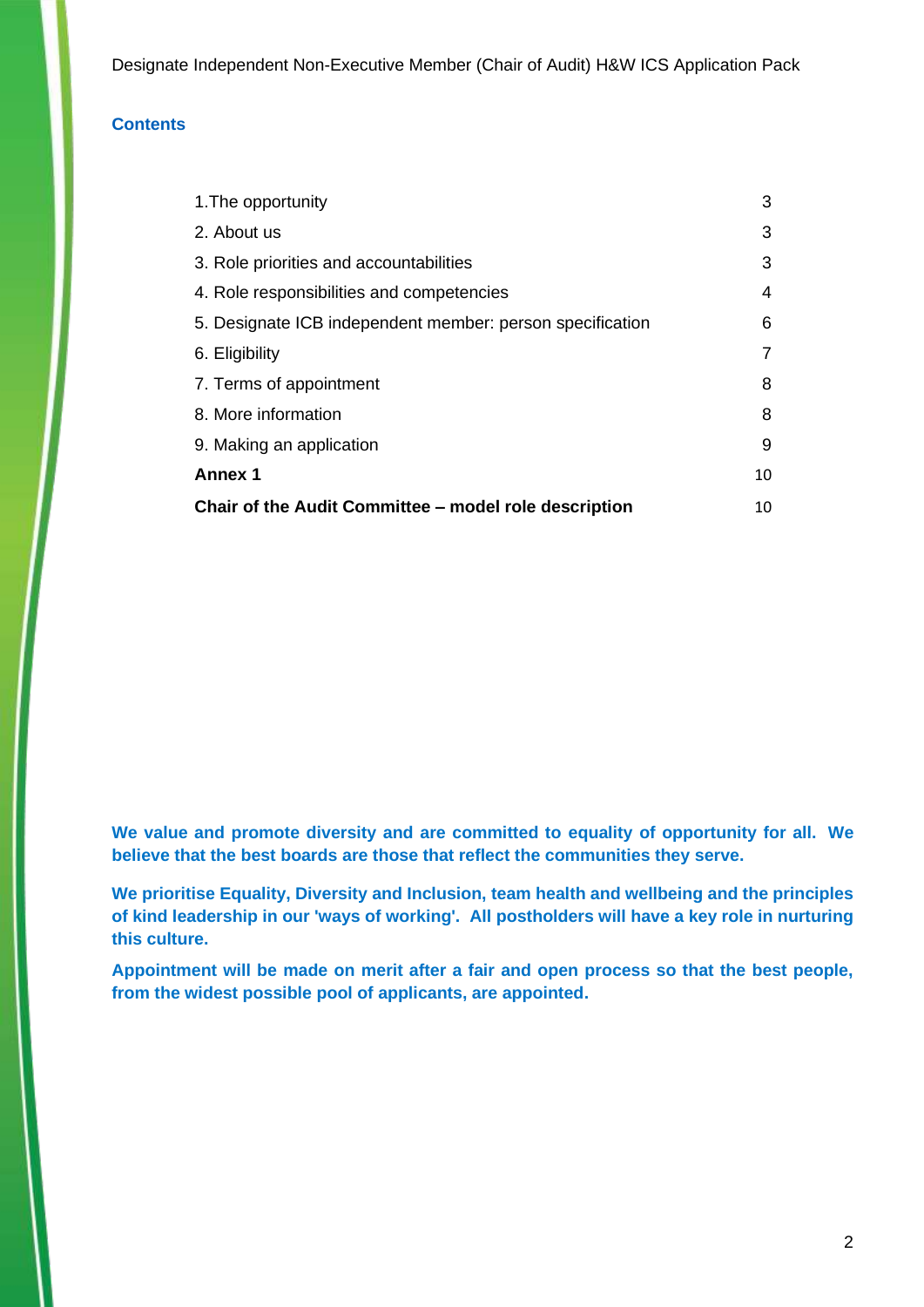# <span id="page-2-0"></span>**1.The opportunity**

Integrated care systems (ICSs) are partnerships of health and care organisations, local government, and the voluntary sector. They exist to improve population health, tackle health inequalities, enhance productivity and help the NHS support broader social and economic development. They will take on statutory form following the implementation of proposed legislation from April 2022 and will comprise an Integrated Care Board (ICB) and Integrated Care Partnership. The Integrated Care Board will take on the CCGs' functions and broader strategic responsibility for overseeing healthcare strategies for the system. We are looking for candidates who will work with the designate chair of the ICB, and, subject to legislation, support the establishment of the system's new statutory arrangements as a designate non-executive member of the ICB.

Herefordshire and Worcestershire ICB are recruiting to the following independent Non-Executive Director role which is mandated

• Chair of the Audit Committee and have an excellent working knowledge of Audit Committee practices and risk management frameworks. They will also be the ICB Conflicts of interest Guardian.

The ICS needs diverse, inclusive and compassionate leaders who not only reflect the community they serve and the staff employed, but have the leadership style and breadth of perspective to make good collective decisions.

There is emphatic evidence that diverse boards make the best decisions. We want to increase the diversity of NHS board teams. In non-executive roles nationally, it is known that women, people from the local Black Asian and Minority Ethnic communities, LGBT communities, younger people and those with lived experience of disability are all under-represented. We want to change this and positively welcome applications from individuals who have lived experience.

We are really interested in receiving applications from people with different backgrounds, skills and experience.

# <span id="page-2-1"></span>**2. About us**

Organisations in the Herefordshire and Worcestershire ICS footprint serve a local population of 800,000 people, spread across a huge geographical area made up of urban and sparsely populated rural areas. We also provide services to approximately 40,000 people in mid Wales. Consisting of a single CCG, three NHS Trusts, Seven Local Authorities, 15 Primary Care Networks, 80 GP Practices, 123 community pharmacies, 96 dentists and 64 optometrists.

Health and social care statutory organisations employ in excess of 20,000 people. In addition, there are more than 30,000 staff working in domiciliary care or in care homes.

You can read more about our system and our work in our ICB NED Recruitment pack or on our webpage,<https://herefordshireandworcestershireccg.nhs.uk/ics>

# <span id="page-2-2"></span>**3. Role priorities and accountabilities**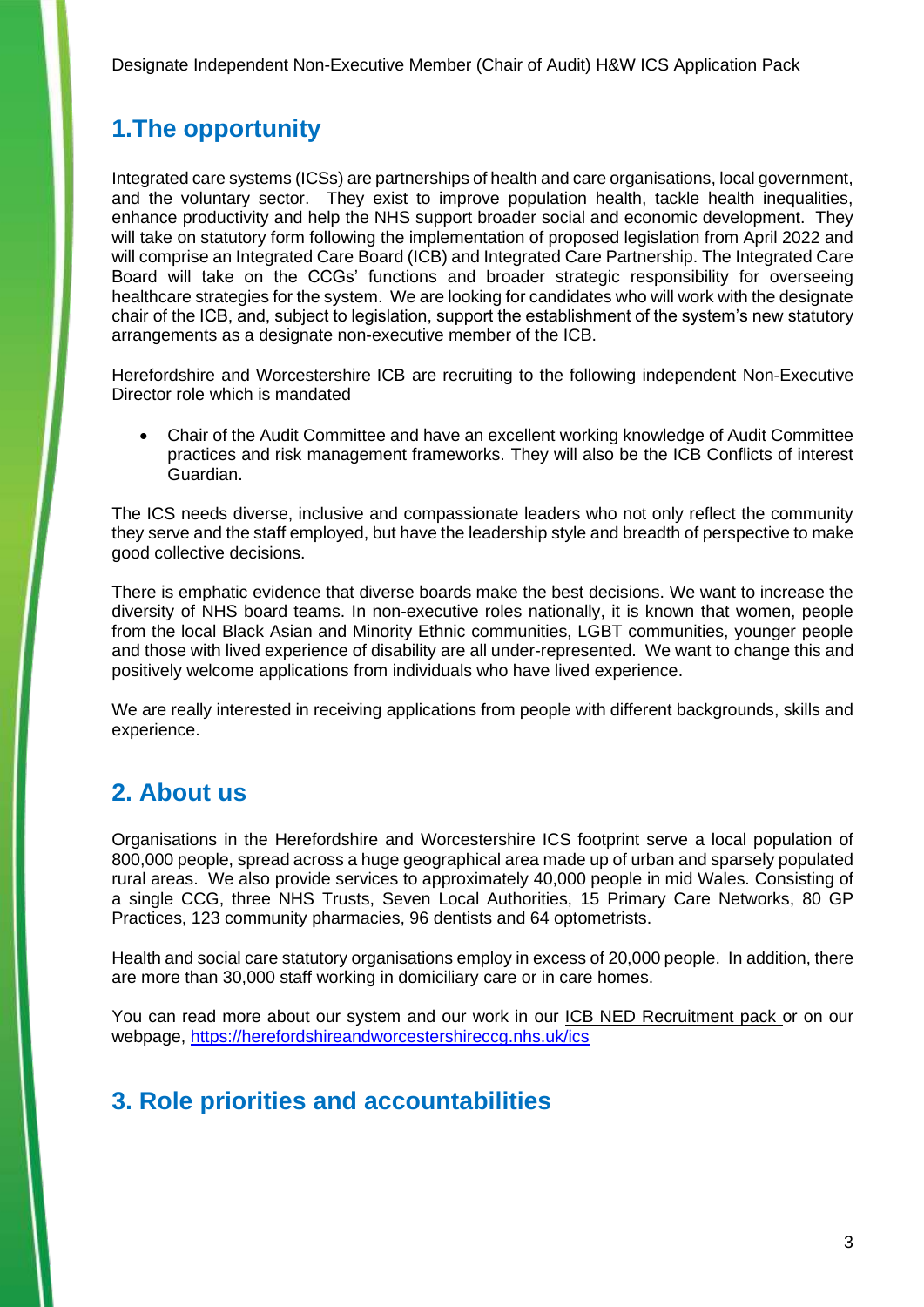**Please note: the following role description is dependent on legislation. The appointee will be taken on in the first instance as designate independent non-executive member(s) of the anticipated NHS ICB.** 

**Final appointment to the role of independent non-executive member of the ICB, as described below, would be dependent on the passage of the Health and Care Bill, and any potential amendments made to that Bill.** 

## **Priorities**

The independent non-executive members will:

- Work collaboratively to shape the long-term, viable plan for the delivery of the functions, duties and objectives of the ICB and for the stewardship of public money.
- Ensure that the Board is effective in all aspects of its role and appropriately focused on the four core purposes, to: improve outcomes in population health and healthcare; tackle inequalities in outcomes, experience and access; enhance productivity and value for money and help the NHS support broader social and economic development.
- Be champions of new governance arrangements (including with the ICP), collaborative leadership and effective partnership working, including with local government, NHS bodies and the voluntary sector.
- Support the Chair and the wider Board on issues that impact organisations and workforce across the ICS, such as integration, the People agenda, Digital transformation, Emergency Preparedness, Resilience and Response (EPRR) and Covid-19 challenges.
- Play a key role in establishing new statutory arrangements for the ICS to ensure that the ICB meets its statutory duties, building strong partnerships and governance arrangements with system partners, including the ability to take on commissioning functions from CCGs and NHS England.

## **Accountabilities**

The independent non-executive members:

- Are accountable to the ICB Chair.
- Have designated areas of responsibilities as agreed with the ICB Chair.
- Have a collective responsibility with the other members of the ICB to ensure corporate accountability for the performance of the organisation, ensuring its functions are effectively and efficiently discharged and its financial obligations are met.

# <span id="page-3-0"></span>**4. Role responsibilities and competencies**

You will work alongside the Chair, other non-executives, executive directors and partner members and as equal members of a unitary board. You will be responsible for specific areas relating to board governance and oversight:

- Bringing independent and respectful challenge to the plans, aims and priorities of the ICB;
- Promoting open and transparent decision-making that facilitates consensus aimed to deliver exceptional outcomes for the population.

Personally, you will bring a range of professional expertise as well as community understanding and experience to the work of the Board. We see a need to add diversity to our leadership team and are interested in your lived experience and the personal motivations that will add invaluable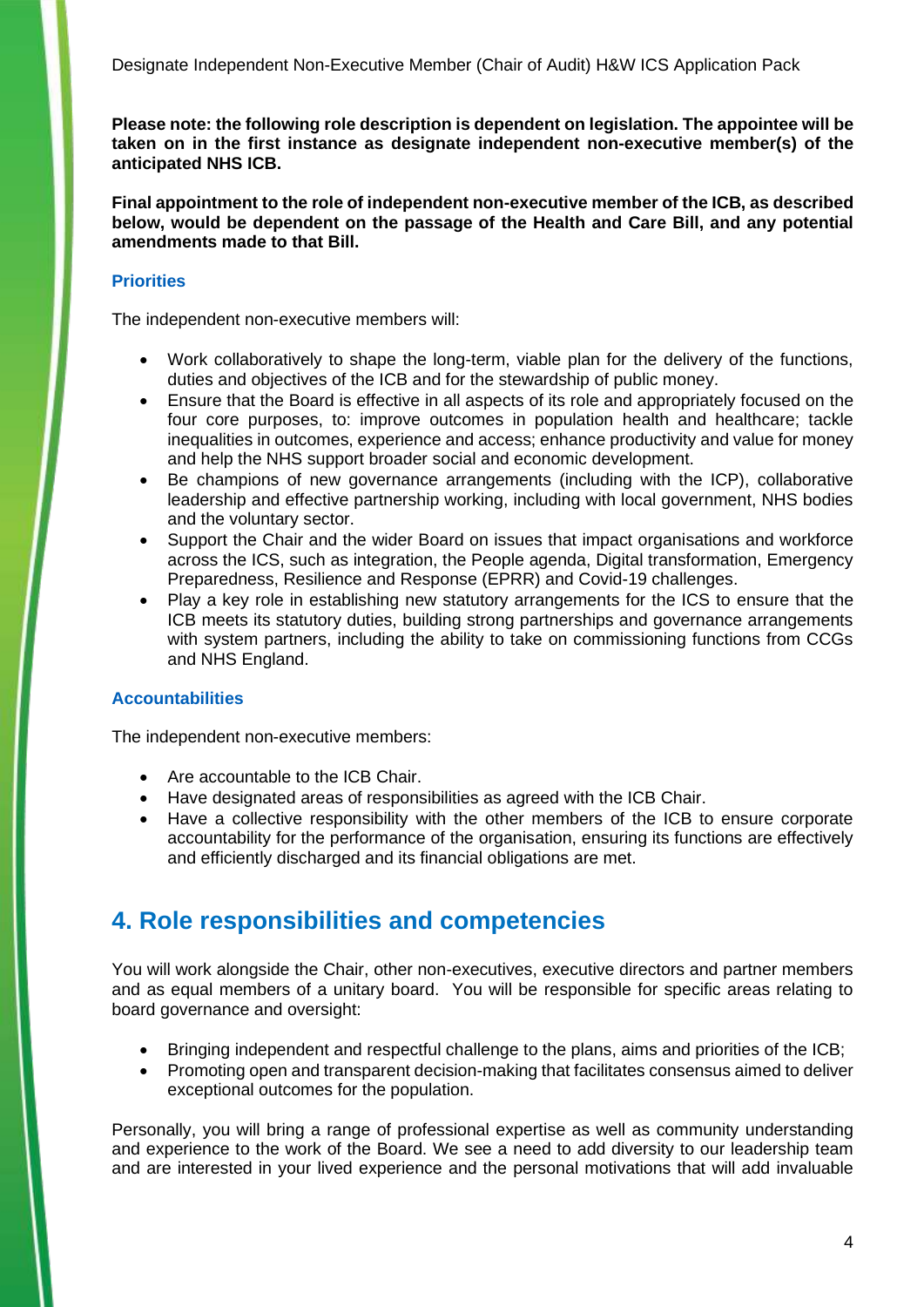personal insights from your perspective as a patient, carer or service user; experience of gender and women's issues; engaging with diverse social, economic and cultural groups and communities; experiences and challenges of younger people; and those with lived experience of mental health issues and/or living with physical chronic conditions or disability.

As an NHS leader, you will demonstrate a range of leadership competencies outlined below. Corporately, as members of a unitary board, you will contribute to a wide range of areas, including:

### **Strategy and transformation**

- Setting the vision, strategy and clear objectives for the ICB in delivering on the four core purposes of the ICS, the triple aim of improved population health, quality of care and costcontrol.
- Aligning partners in transforming the Long Term Plan and the People Plan into real progress

## **Partnerships and communities**

- Promoting dialogue and consensus with local government and broader partners, to ensure effective joint planning and delivery for system working and mutual accountability.
- Supporting the establishment of the ICP, developing strong relationships between the ICB Board and the ICP.
- Supporting the success of the ICP in establishing shared strategic priorities within the NHS, in partnership with local government, to tackle population health challenges and enhance services across health and social care.

## **Social justice and health equalities**

- Advocating diversity, health equality and social justice to close the gap on health inequalities and achieve the service changes that are needed to improve population health.
- Ensuring the ICB is responsive to people and communities and that public, patient and carer voices are embedded in all of the ICB's plans and activities.
- Promoting the values of the NHS Constitution and modelling the behaviours embodied in Our People Promise and forthcoming Leadership Way to ensure a collaborative, inclusive and productive approach across the system.

### **Sustainable outcomes**

- Oversight of purposeful arrangements for effective leadership of clinical and professional care throughout the ICB and the ICS.
- Fostering a culture of research, innovation, learning and continuous improvement to support the delivery of high quality services for all.
- Ensuring the NHS plays its part in social and economic development and achieving environmental sustainability, including the Carbon Net Zero commitment.

### **Governance and assurance**

- Collectively ensuring that the ICB is compliant with its constitution and contractual obligations, holding other members of the ICB and the ICS to account through constructive, independent and respectful challenge.
- Maintaining oversight of the delivery of ICB plans, ensuring expected outcomes are delivered in a timely manner through the proportionate management of risks.
- Ensuring that the ICB operates to deliver its functions in line with all of its statutory duties, and that compliance with the expected standards of the regulatory bodies is maintained.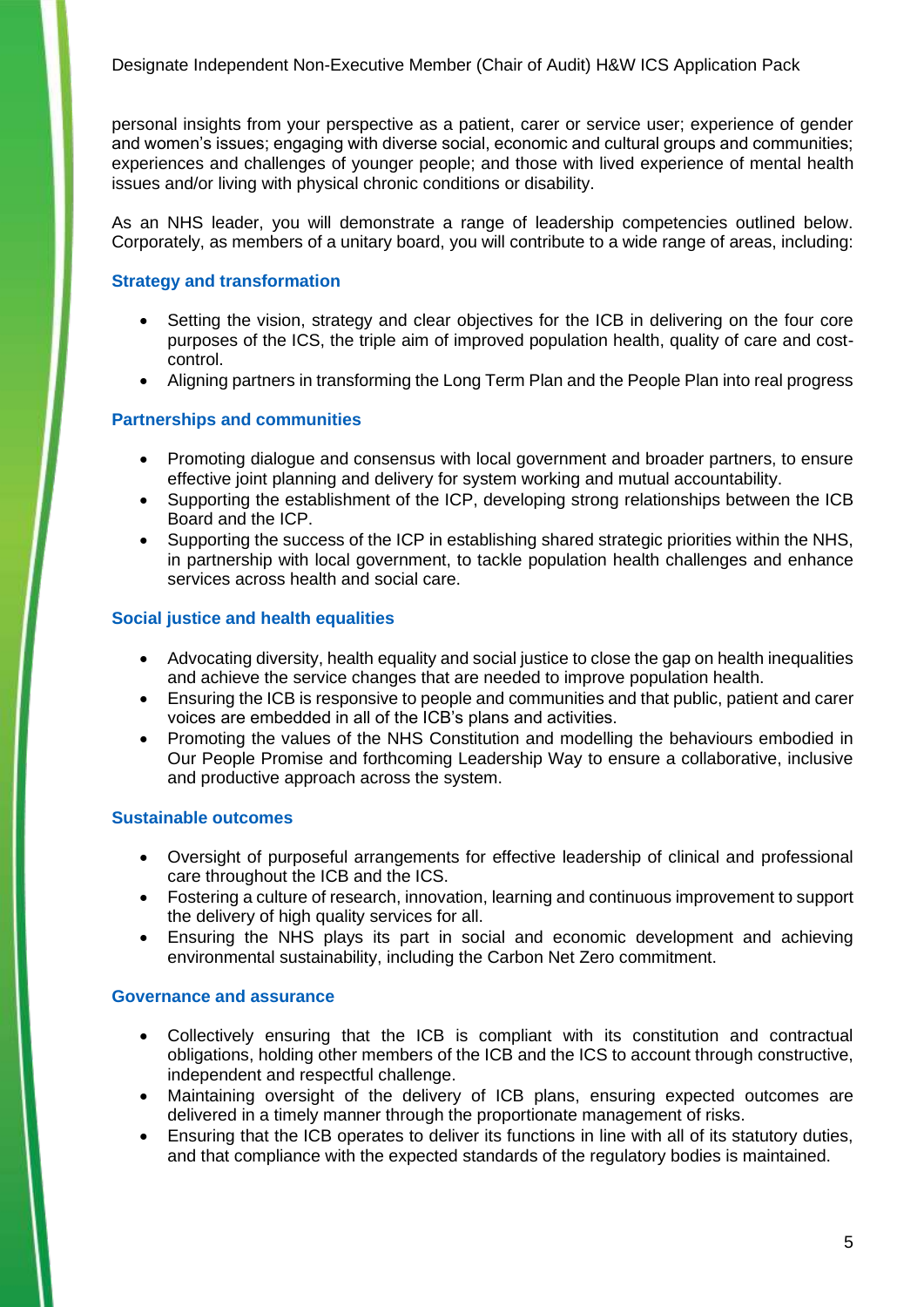## **People and culture**

- Supporting the development of other board members to maximise their contribution.
- Providing visible leadership in developing a healthy and inclusive culture for the organisation, which promotes diversity, encourages and enables system working and which is reflected and modelled in their own and the Board's behaviour and decision-making.
- Ensuring the Board acts in accordance with the highest ethical standards of public service and that any conflicts are appropriately resolved.

In addition to the general role responsibilities and competencies , the role description specific to the NED with responsibility for Audit Committee can be found in Annex 1.

# <span id="page-5-0"></span>**5. Designate ICB independent member: person specification**

| <b>Competency</b>                                                                  | Knowledge, Experience and Skills required                                                                                                                                                                                                                                                                                                                                                                                                                            |
|------------------------------------------------------------------------------------|----------------------------------------------------------------------------------------------------------------------------------------------------------------------------------------------------------------------------------------------------------------------------------------------------------------------------------------------------------------------------------------------------------------------------------------------------------------------|
| <b>Setting strategy and</b><br>delivering long-term<br>transformation              | Knowledge of health, care, local government landscape and/ or the voluntary<br>$\bullet$<br>sector<br>A capacity to thrive in a complex and politically charged environment of change<br>and uncertainty<br>Experience leading change at a senior level to bring together disparate<br>stakeholder interests                                                                                                                                                         |
| <b>Building</b><br>trusted<br>relationships with<br>and<br>partners<br>communities | An understanding of different sectors, groups, networks and the needs of diverse<br>$\bullet$<br>populations<br>Exceptional communication skills and comfortable presenting in a variety of<br>contexts<br>Highly developed interpersonal and influencing skills, able to lead in a creative<br>$\bullet$<br>environment which enables people to thrive and collaborate<br>Experience working collaboratively across agency and professional boundaries<br>$\bullet$ |
| <b>Leading for Social</b><br>Justice and health<br>equality                        | An awareness and appreciation of social justice and how it might apply within an<br>$\bullet$<br><b>ICS</b><br>Record of promoting equality, diversity and inclusion in leadership roles<br>$\bullet$<br>Life experience and personal motivation that will add valuable personal insights                                                                                                                                                                            |
| Driving high quality,<br>sustainable<br>outcomes                                   | Problem solving skills and the ability to identify issues and areas of risk, leading<br>$\bullet$<br>stakeholders to effective resolutions and decisions                                                                                                                                                                                                                                                                                                             |
| <b>Providing</b><br>robust<br>governance and<br>assurance                          | An understanding of good corporate governance<br>$\bullet$<br>Ability to remain neutral to provide independent and unbiased leadership with a<br>$\bullet$<br>high degree of personal integrity<br>Experience contributing effectively in complex professional meetings at a very<br>$\bullet$<br>senior level                                                                                                                                                       |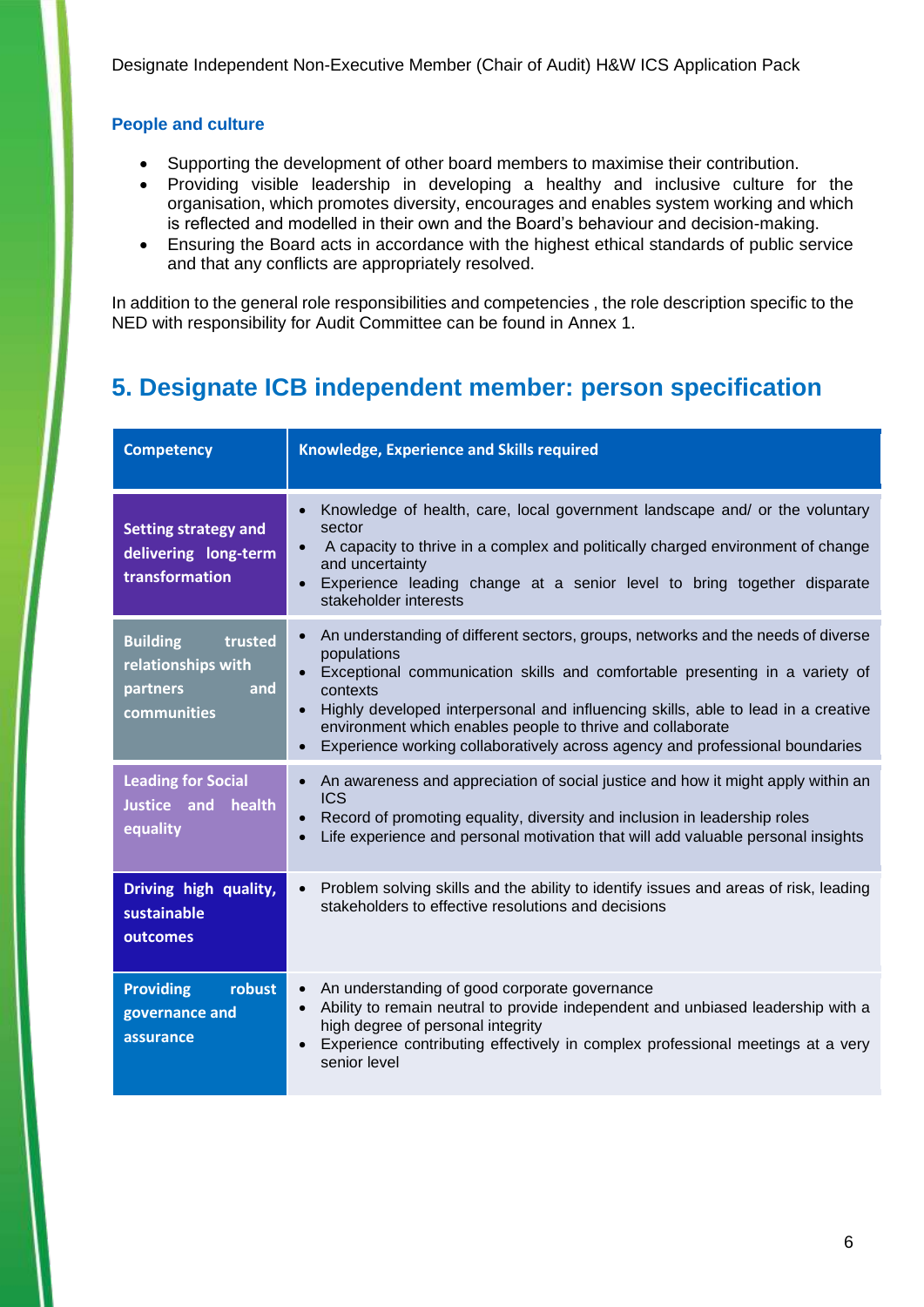#### **Creating a**

**compassionate and inclusive culture for our people** 

- Models respect and a compassionate and inclusive leadership style with a demonstrable commitment to equality, diversity and inclusion in respect of boards, patients and staff
- Creates and lives the values of openness and transparency embodied by the [principles-of-public-life](https://www.gov.uk/government/publications/the-7-principles-of-public-life) and in [Our People Promise](https://www.england.nhs.uk/ournhspeople/online-version/lfaop/our-nhs-people-promise/)

## **Additional person specification requirements for Chair of the Audit Committee**

You will:

- Be a qualified accountant with CCAB registration
- Have recent, relevant finance experience in a large and complex organisation, preferably in a public sector setting
- Have experience operating at senior or board level
- Have an excellent working knowledge of audit committee practices and risk management frameworks
- Demonstrate independent and proactive leadership with confidence and integrity
- Champion open, frank and disciplined discussion and be prepared to ask the difficult questions

# <span id="page-6-0"></span>**6. Eligibility**

You will be able to demonstrate that you meet the requirements of the fit and proper person test and that you have no substantial conflicts of interests that would interfere with your ability to be independent and offer an impartial perspective.

The successful applicant will not have an ongoing leadership role (hold positions or offices) at an organisation within the same ICS footprint. You will need to stand down from such a role if appointed to the ICB independent non-executive member role.

Elected officials including MPs and members of councils are excluded from the ICB independent non-executive member role.

Applicants should have strong connections with the ICS area, Herefordshire and Worcestershire, whether this is as a resident now, or in the past or through professional or family connections.

Given the significant public profile and responsibility members of NHS boards hold, it is vital that those appointed inspire confidence of the public, patients and NHS staff at all times. We will undertake a number of specific background checks to ensure that those we appoint are "fit and proper" people to hold these important roles. More information can be found on our [website.](https://www.england.nhs.uk/non-executive-opportunities/support-for-candidates/fit-proper-persons-requirements/)

Applications will be assessed on merit, as part of a fair and open process, from the widest possible pool of candidates. The information provided by applicants will be relied on to assess whether sufficient personal responsibility and competence have been demonstrated in previous/other roles, to satisfy the experience, skills and values being sought.

**We value and promote diversity and are committed to equality of opportunity for all. We believe that the best boards are those that reflect the communities they serve.**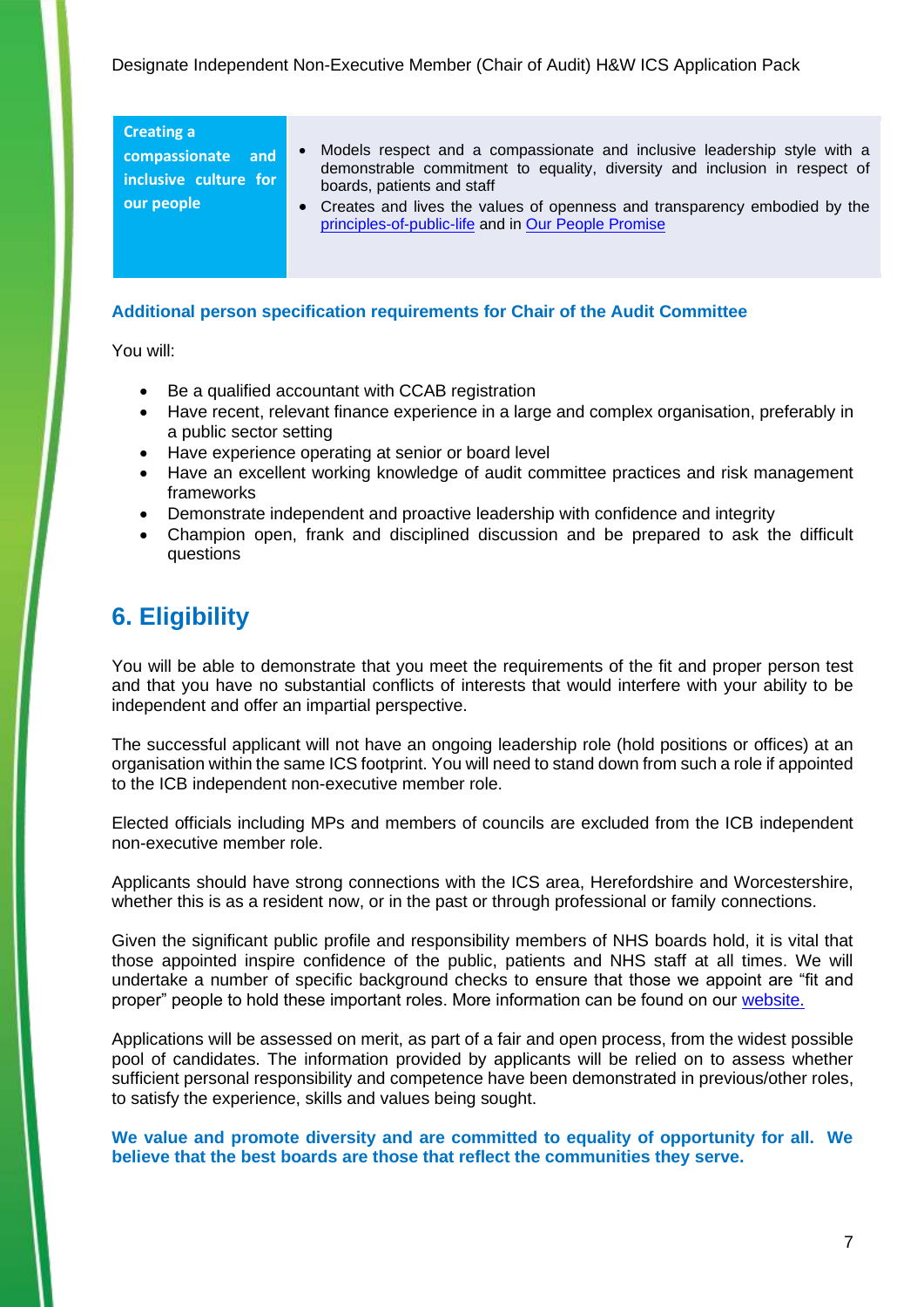- 50% of the working age population and 77% of the NHS workforce are women
- 14% of the working age population and 23% of the NHS workforce are from ethnic minorities
- 16% of working age population and 5% of the NHS workforce are disabled
- 2% of the population over 16 and 3% of the NHS workforce identify as LGBT
- 82% of working age adults and 79% of the NHS workforce are under 55

**We want to increase the diversity of our NHS leadership and encourage applications from groups we know are all under-represented in these important roles. We prioritise Equality, Diversity and Inclusion, team health and wellbeing and the principles of kind leadership in our 'ways of working'. The successful applicant will have a key role in nurturing this culture.**

# <span id="page-7-0"></span>**7. Terms of appointment**

This section may be subject to change due to development of the legislation.

- The remuneration: Competitive with other NHS non-executive roles.
- Initial term of appointment is as designate ICB independent non-executive member until the establishment of the ICB. The subsequent term of office as ICB independent non-executive member would be confirmed if and when the legislation is in place and would be in accordance with the provisions of the constitution of the ICB, which is under development and subject to change. At the time of advert these are 2 years for the NED with responsibility for Audit.
- You will have considerable flexibility to decide how you manage the time needed to undertake this role. On average, it will require a minimum 4 days a month, including preparation time, the occasional evening engagement and events designed to support your continuous development. Wednesday is the day when most formal meetings will be held.
- Full board meetings of the ICB will be held in public in various accessible locations across Herefordshire and Worcestershire. Sub committees, forums and programme boards that Non-Executives will be required to attend will typically be held virtually on Microsoft Teams. Computer equipment to enable on-line engagement will be provided.
- All NHS board members are required to comply with the [Nolan Principles of Public Life](https://www.gov.uk/government/publications/the-7-principles-of-public-life) and meet the [Fit and Proper Persons requirements.](https://www.england.nhs.uk/non-executive-opportunities/support-for-candidates/fit-proper-persons-requirements/)

## <span id="page-7-1"></span>**8. More information**

- [Support in preparing your application](https://www.england.nhs.uk/non-executive-opportunities/support-for-candidates/becoming-a-non-executive-director/)
- View all current chair and non-executive vacancies
- [Sign up to receive email alerts on the latest vacancies](https://www.england.nhs.uk/non-executive-opportunities/sign-up-alerts/)

*NHS England / NHS Improvement respects your privacy and is committed to protecting your personal data. We will only use personal data where we have your consent or where we need to comply with a legal or statutory obligation. It is important that you read [this information](https://www.england.nhs.uk/non-executive-opportunities/about-the-team/how-we-use-your-personal-information/) together with our [privacy notice](https://www.england.nhs.uk/nhse-nhsi-privacy-notice/nhs-improvements-privacy-notice/) so that you are fully aware of how and why we are using your data.*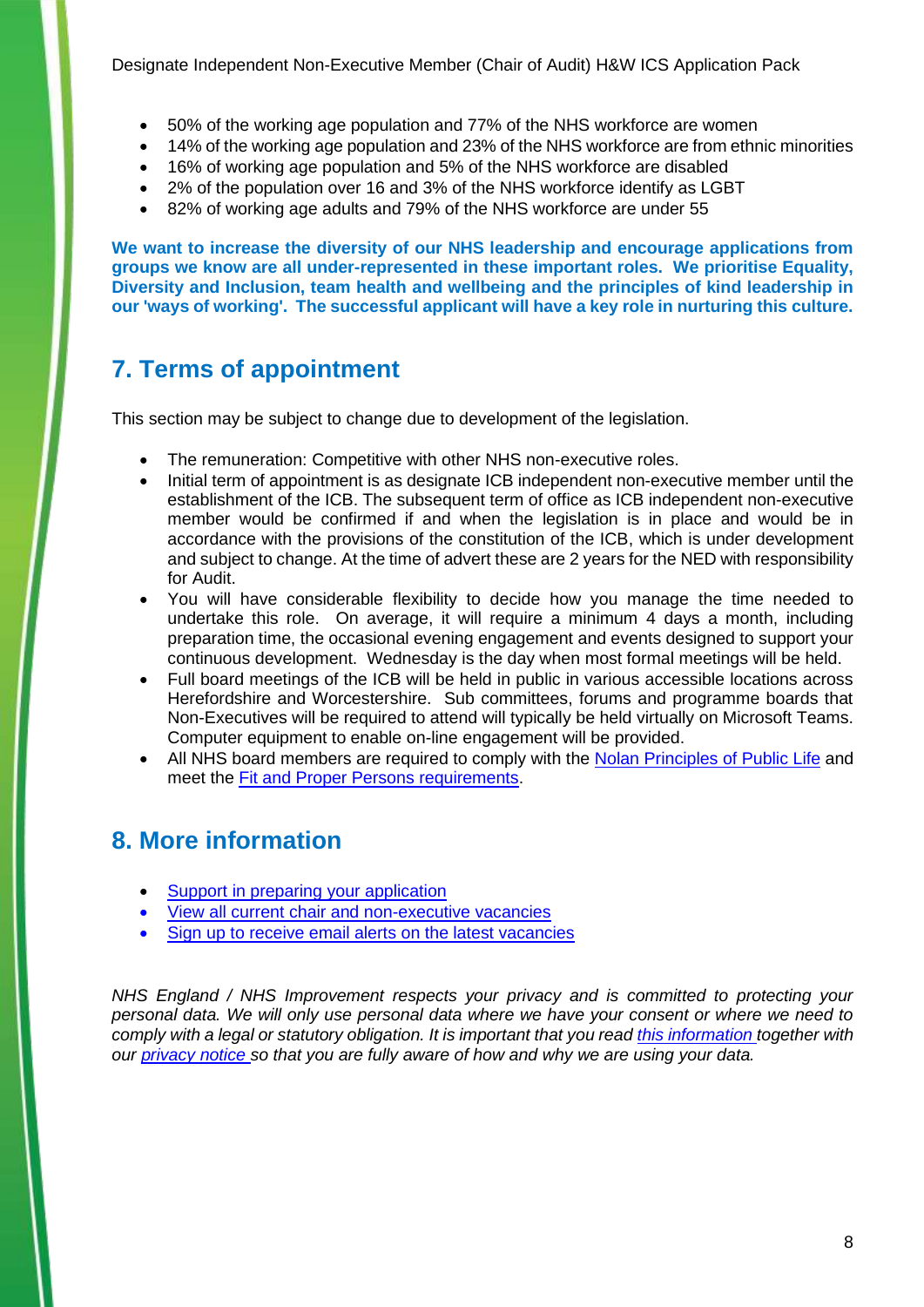## <span id="page-8-0"></span>**9. Making an application**

For an informal conversation about the role please contact Nicki Allen [\(Nicola.allen10@nhs.net](mailto:Nicola.allen10@nhs.net) or 01905 681999) who will be able to arrange a discussion for you with the ICB Chief Executive and/or Chair.

If you wish to obtain any information on the ICB, or Herefordshire and Worcestershire ICS more generally, in order to complete your application form then please contact Caroline Vertigen [caroline.vertigen1@nhs.net](mailto:caroline.vertigen1@nhs.net) or 01905 681999 who will be able to put you in contact with members of the ICS Development Team.

For more information about the recruitment process itself, please contact Helene Usherwood [Helene@andersonquigley.com](mailto:Helene@andersonquigley.com) who can provide you with further details.

If you wish to be considered for one of the ICB designate independent non-executive member roles [apply online before the closing date of](https://ics-ned-recruitment.com/job/herefordshire-and-worcestershire-designate-independent-non-executive-member-of-the-proposed-nhs-integrated-care-board.14283) **Thursday 17th March at 23:59.**

To apply online you will need the following information:

- A CV that includes your address and preferred contact details, highlighting and explaining any gaps in your employment history
- A supporting statement that highlights your skills and experience and allows insights on your values and motivations for applying for the role. You should outline your personal responsibility and achievement within previous roles that demonstrates you have the knowledge, skills and competencies to deliver this role, as outlined in the person specification
- The names, positions, organisations and contact details for two referees. Your referees should be individuals in a management capacity (or senior stakeholders), and cover your most recent relevant roles, any regulated health or social care activity or where roles involved children or vulnerable adults.
- References may be taken prior to interview and may be shared with the selection panel
- Complete a diversity monitoring form and answer some questions about criteria that may disqualify you from appointment.
- A completed self-declaration form confirming that you do not meet any of the criteria that would disqualify you from appointment.
- Tell us about any dates when you will not be available for the selection process

**Preliminary Selection:** information provided by applicants will be relied on to assess whether sufficient personal responsibility, competence or lived experience has been demonstrated in previous/other roles, to satisfy the experience, skills and values outlined in the person specification. Long-listed applicants may be invited for an informal preliminary discussion to clarify any points from their application.

**Shortlisting:** a selection panel will use the information provided by the applicants and feedback from any preliminary discussions to agree which applicants to invite to interview. Assessment will be based on merit against the competencies experience, skills and values outlined in the person specification.

**Interviews:** applications will be invited to attend an online stakeholder event members of the local system. Following this, applicants will be invited to a formal panel interview. There they will make a 5-minute presentation to help the selection panel draw out the competencies, experience, skills and values outlined in the person specification. The topic will be provided a week before the interview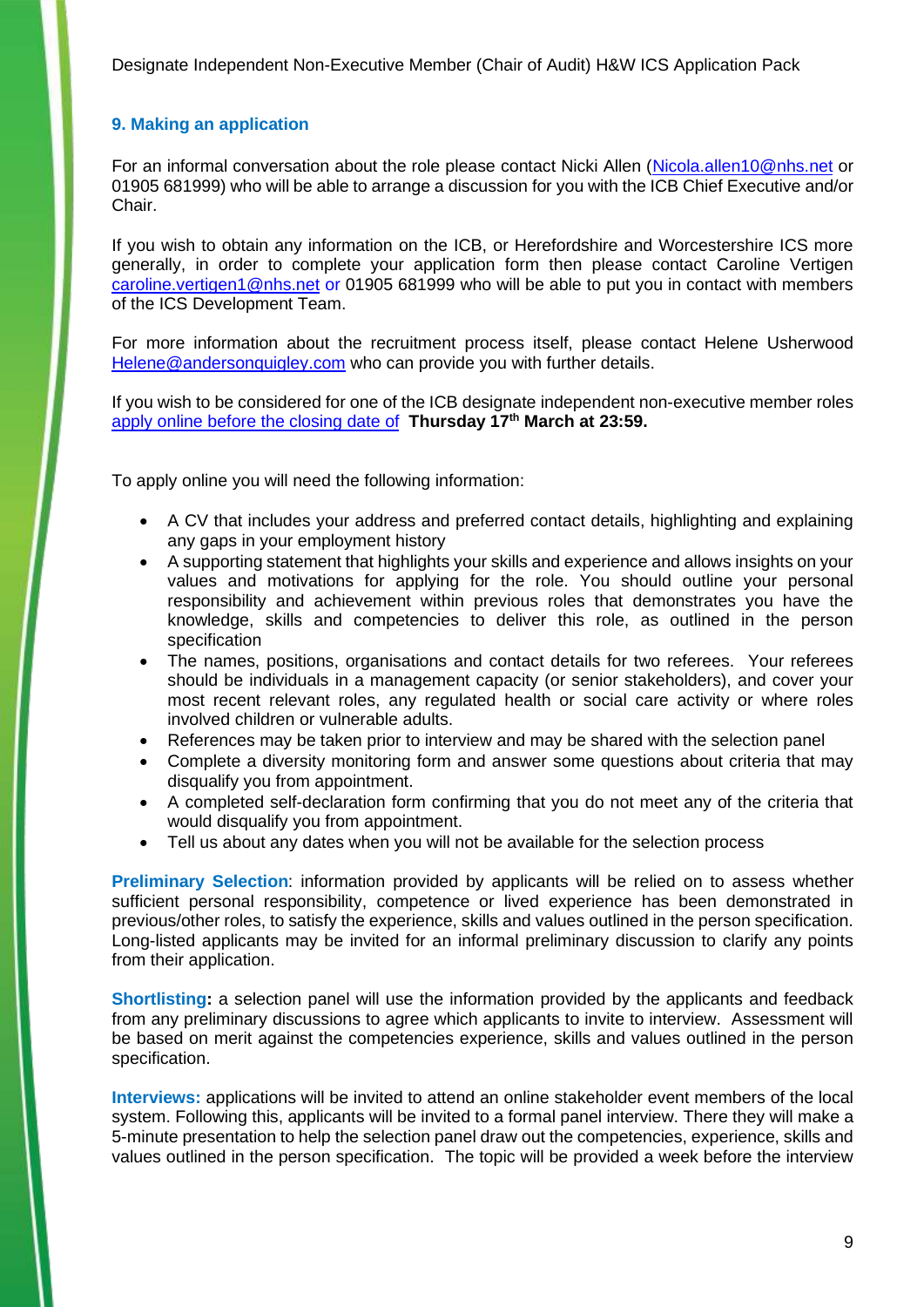panel. The presentation will be followed by a formal interview of 45 mins with open questions from the selection panel.

### **Stakeholder panels will be taking place on Wednesday 30th March 2022.**

#### **Interviews will take place on Monday 4 th April 2022.**

**Appointment**: Selection panels will be asked to identify appointable candidates based on merit against the competencies experience, skills and values outlined in the person specification. The preferred candidate will be referred to NHS England and Improvement Regional Team for approval before final appointment by the inaugural meetings of the relevant ICB.

#### **Successful candidates need to be available to start from 01st May 2022.**

#### <span id="page-9-0"></span>**Annex 1**

#### <span id="page-9-1"></span>**Chair of the Audit Committee – model role description**

This committee is accountable to the Board and provides an independent and objective view of the ICB's compliance with its statutory responsibilities. The committee is responsible for arranging appropriate internal and external audit.

The role of the audit committee is to seek assurance that financial reporting and internal control principles are applied, and to maintain an appropriate relationship with the auditors, both internal and external. The audit committee provides advice to the board about the reliability and robustness of internal control processes. This includes the power to review the work of any other committee, including in relation to quality, and to provide assurance to the board with regard to internal controls.

Audit committee chairs share the roles and responsibilities of the other non-executive members and in addition have responsibilities to:

- Provide leadership and vision to the audit committee to ensure that it is effective in its role and that robust internal control systems are in place and operating effectively;
- Bring independent financial acumen to the work of the audit committee across its governance, risk management, assurance and internal control functions;
- Ensure the committee identifies key risks in implementing its strategy; determine its approach and attitude to providing effective oversight of those risks and ensure there are prudent controls to assist in managing risk;
- Set an integrated agenda relevant to the current operating environment, taking full account of the important strategic issues it faces and aligning with the annual planner for the board and other committees
- Build and maintain relationships with key audit committee stakeholders, such as the board chair, the chief executive, finance director and internal and external auditors, including regular meetings with each as part of the process of developing the agenda and preparing for each committee meeting;
- Lead and support a constructive dynamic within the committee, enabling grounded debate with contributions from all, ensuring the committee sees itself as a team, has the right balance and diversity of skills, knowledge and perspectives, and the confidence to challenge on all aspects of the agenda
- Guard the committee's independence as a source of assurance to the board and lead the committee in establishing effective and ethical decision-making processes;